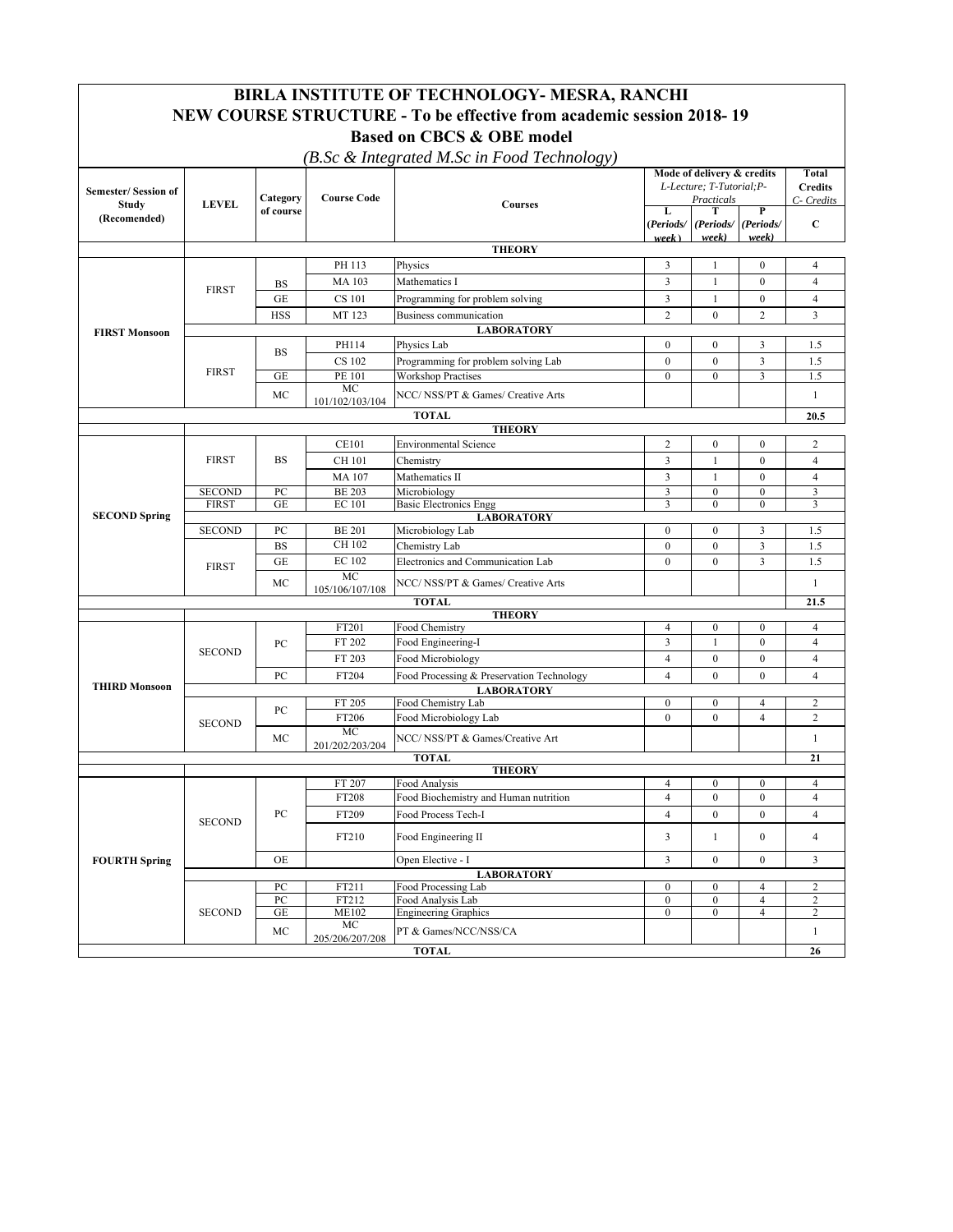|                                                                | <b>THEORY</b>     |                  |                |                                                                                                         |                                  |                                  |                                  |                                  |  |
|----------------------------------------------------------------|-------------------|------------------|----------------|---------------------------------------------------------------------------------------------------------|----------------------------------|----------------------------------|----------------------------------|----------------------------------|--|
|                                                                | <b>THIRD</b>      | PC               | FT301          | Food Process Technology-II                                                                              | $\overline{4}$                   | $\mathbf{0}$                     | $\theta$                         | $\overline{4}$                   |  |
|                                                                |                   |                  | FT302          | Food Engineering-III                                                                                    | 3                                | $\mathbf{1}$                     | $\Omega$                         | $\overline{4}$                   |  |
|                                                                |                   |                  | FT303          | Food Process Technology-III                                                                             | $\overline{4}$                   | $\mathbf{0}$                     | $\Omega$                         | $\overline{4}$                   |  |
|                                                                |                   | PE               |                | Programme Elective-I                                                                                    | $\overline{3}$                   | $\mathbf{0}$                     | $\mathbf{0}$                     | $\overline{3}$                   |  |
| <b>FIFTH Monsoon</b>                                           |                   | <b>OE</b>        |                | Open Elective-II                                                                                        | 3                                | $\mathbf{0}$                     | $\mathbf{0}$                     | 3                                |  |
|                                                                | <b>LABORATORY</b> |                  |                |                                                                                                         |                                  |                                  |                                  |                                  |  |
|                                                                |                   | PC               | FT304          | Cereal & Pulses Technology Lab                                                                          | $\mathbf{0}$                     | $\boldsymbol{0}$                 | $\overline{4}$                   | $\overline{c}$                   |  |
|                                                                | <b>THIRD</b>      |                  | FT305          | Food Engineering Lab                                                                                    | $\mathbf{0}$                     | $\mathbf{0}$                     | $\overline{4}$                   | $\overline{c}$                   |  |
|                                                                |                   | <b>RP</b>        | FT300          | Dissertation- I                                                                                         | $\mathbf{0}$                     | $\overline{0}$                   | 10                               | 5                                |  |
|                                                                |                   | <b>SPT</b>       | FT307          | <b>Industrial Training 4 weeks</b>                                                                      |                                  |                                  |                                  | $\sqrt{2}$                       |  |
|                                                                | <b>TOTAL</b>      |                  |                |                                                                                                         |                                  |                                  |                                  |                                  |  |
|                                                                |                   |                  |                | <b>THEORY</b>                                                                                           |                                  |                                  |                                  |                                  |  |
|                                                                |                   |                  | FT 308         | Dairy Technology                                                                                        | $\overline{4}$                   | $\boldsymbol{0}$                 | $\boldsymbol{0}$                 | $\overline{4}$                   |  |
|                                                                |                   | PC               | FT309          | Food Engineering -IV                                                                                    | $\overline{\mathbf{3}}$          | $\mathbf{1}$                     | $\mathbf{0}$                     | $\overline{4}$                   |  |
|                                                                | <b>THIRD</b>      |                  | FT310          | Food Engineering - V                                                                                    | $\overline{3}$                   | $\mathbf{1}$                     | $\mathbf{0}$                     | $\overline{4}$                   |  |
| <b>SIXTH Spring</b>                                            |                   | PE               |                | Programme Elective II                                                                                   | 3                                | $\mathbf{0}$                     | $\mathbf{0}$                     | 3                                |  |
|                                                                |                   | <b>HSS</b>       | FT311          | Food Business Management                                                                                |                                  |                                  |                                  | $\overline{3}$                   |  |
|                                                                |                   |                  |                | <b>LABORATORY</b>                                                                                       |                                  |                                  |                                  |                                  |  |
|                                                                | <b>THIRD</b>      | PC<br>PE         | FT312<br>FT313 | Dairy Technology Lab.<br>Product Development Lab                                                        | $\mathbf{0}$<br>$\mathbf{0}$     | $\mathbf{0}$<br>$\mathbf{0}$     | 3<br>3                           | 1.5<br>1.5                       |  |
|                                                                |                   | RP               | FT350          | Dissertation-II                                                                                         | $\mathbf{0}$                     | $\boldsymbol{0}$                 | 12                               | 6                                |  |
| <b>TOTAL</b><br>27                                             |                   |                  |                |                                                                                                         |                                  |                                  |                                  |                                  |  |
| <b>TOTAL CREDIT FOR B.Sc. Honours (Food Technology)</b><br>145 |                   |                  |                |                                                                                                         |                                  |                                  |                                  |                                  |  |
|                                                                |                   |                  |                | I.M.Sc. Food Technology (Semester VII to X semester) /M.Sc. Food Technology (Semester I to IV Semester) |                                  |                                  |                                  |                                  |  |
|                                                                |                   |                  |                | <b>THEORY</b>                                                                                           |                                  |                                  |                                  |                                  |  |
|                                                                | <b>FOURTH</b>     | PC               | FT 401         | Food Packaging Technology                                                                               | 3                                | 1                                | $\mathbf{0}$                     | $\overline{4}$                   |  |
|                                                                |                   |                  | FT 402         | Food Laws Safety and Quality                                                                            | $\overline{3}$                   | $\mathbf{1}$                     | $\mathbf{0}$                     | $\overline{4}$                   |  |
|                                                                |                   |                  | FT 403         | Advanced Food Chemistry and Microbiology                                                                | $\overline{\mathbf{3}}$          | $\mathbf{1}$                     | $\theta$                         | $\overline{4}$                   |  |
|                                                                |                   |                  | FT 404         | Fats and Oils Technology                                                                                | $\mathfrak{Z}$                   | $\mathbf{1}$                     | $\mathbf{0}$                     | $\overline{4}$                   |  |
| M.Sc. (FIRST) /                                                | <b>SECOND</b>     | <b>BS</b> For    | FT 201         | Food Chemistry                                                                                          | 3                                | $\mathbf{0}$                     | $\mathbf{0}$                     | ÷.                               |  |
| I.M.Sc. (SEVENTH)<br>Monsoon                                   |                   | Lateral<br>Entry | FT 203         | Food Microbiology                                                                                       | $\overline{3}$                   | $\theta$                         | $\theta$                         |                                  |  |
|                                                                |                   | <b>OE</b>        |                | Open Elective I                                                                                         | $\overline{3}$                   | $\mathbf{0}$                     | $\mathbf{0}$                     | 3                                |  |
|                                                                |                   | <b>HSS</b>       | MT 204         | Constitution of India                                                                                   | $\overline{c}$                   | $\mathbf{0}$                     | $\mathbf{0}$                     | Non Credit                       |  |
|                                                                |                   |                  |                | <b>LABORATORY</b>                                                                                       |                                  |                                  |                                  |                                  |  |
|                                                                | <b>FOURTH</b>     | PC               | FT407          | Advanced Food Chemistry and Microbiology Lab                                                            | $\mathbf{0}$<br>$\mathbf{0}$     | $\boldsymbol{0}$<br>$\mathbf{0}$ | 6<br>$\overline{4}$              | 3<br>$\overline{2}$              |  |
|                                                                |                   |                  | FT409          | <b>Advanced Food Processing Lab</b>                                                                     |                                  |                                  |                                  |                                  |  |
|                                                                |                   |                  |                | <b>TOTAL</b>                                                                                            |                                  |                                  |                                  | 24                               |  |
|                                                                |                   |                  |                | <b>THEORY</b>                                                                                           |                                  |                                  |                                  |                                  |  |
|                                                                | <b>FOURTH</b>     | PС               | FT410<br>FT411 | Novel Techniques in Food Processing and Packaging<br>Food Product Development and Consumer Science      | $\overline{3}$<br>$\overline{3}$ | $\mathbf{1}$<br>$\mathbf{1}$     | $\boldsymbol{0}$<br>$\mathbf{0}$ | $\overline{4}$<br>$\overline{4}$ |  |
|                                                                |                   | PE               |                | Programme Elective III                                                                                  | 3                                | $\mathbf{0}$                     | $\mathbf{0}$                     | $\overline{3}$                   |  |
| M.Sc. (SECOND) /                                               |                   |                  |                | Programme Elective IV                                                                                   | $\overline{\mathbf{3}}$          | $\mathbf{0}$                     | $\mathbf{0}$                     | 3                                |  |
| I.M.Sc. (EIGTH)<br>Spring                                      |                   | OE.              |                | Open Elective II                                                                                        | $\overline{\mathbf{3}}$          | $\mathbf{0}$                     | $\mathbf{0}$                     | $\overline{3}$                   |  |
|                                                                |                   | Lateral<br>Entry | FT413          | Introduction of Programming and Data Structure                                                          | $\overline{3}$                   | $\boldsymbol{0}$                 | $\mathbf{0}$                     | Non Credit                       |  |
|                                                                | <b>LABORATORY</b> |                  |                |                                                                                                         |                                  |                                  |                                  |                                  |  |
|                                                                | <b>FOURTH</b>     | PC               | FT414          | Advanced Food Analysis Lab                                                                              | $\mathbf{0}$                     | $\mathbf{0}$                     | 6                                | 3                                |  |
|                                                                |                   |                  | FT415          | Advanced Food Processing Lab                                                                            | $\theta$                         | $\theta$                         | $\overline{4}$                   | $\overline{2}$                   |  |
|                                                                |                   |                  |                | <b>TOTAL</b>                                                                                            |                                  |                                  |                                  | 22                               |  |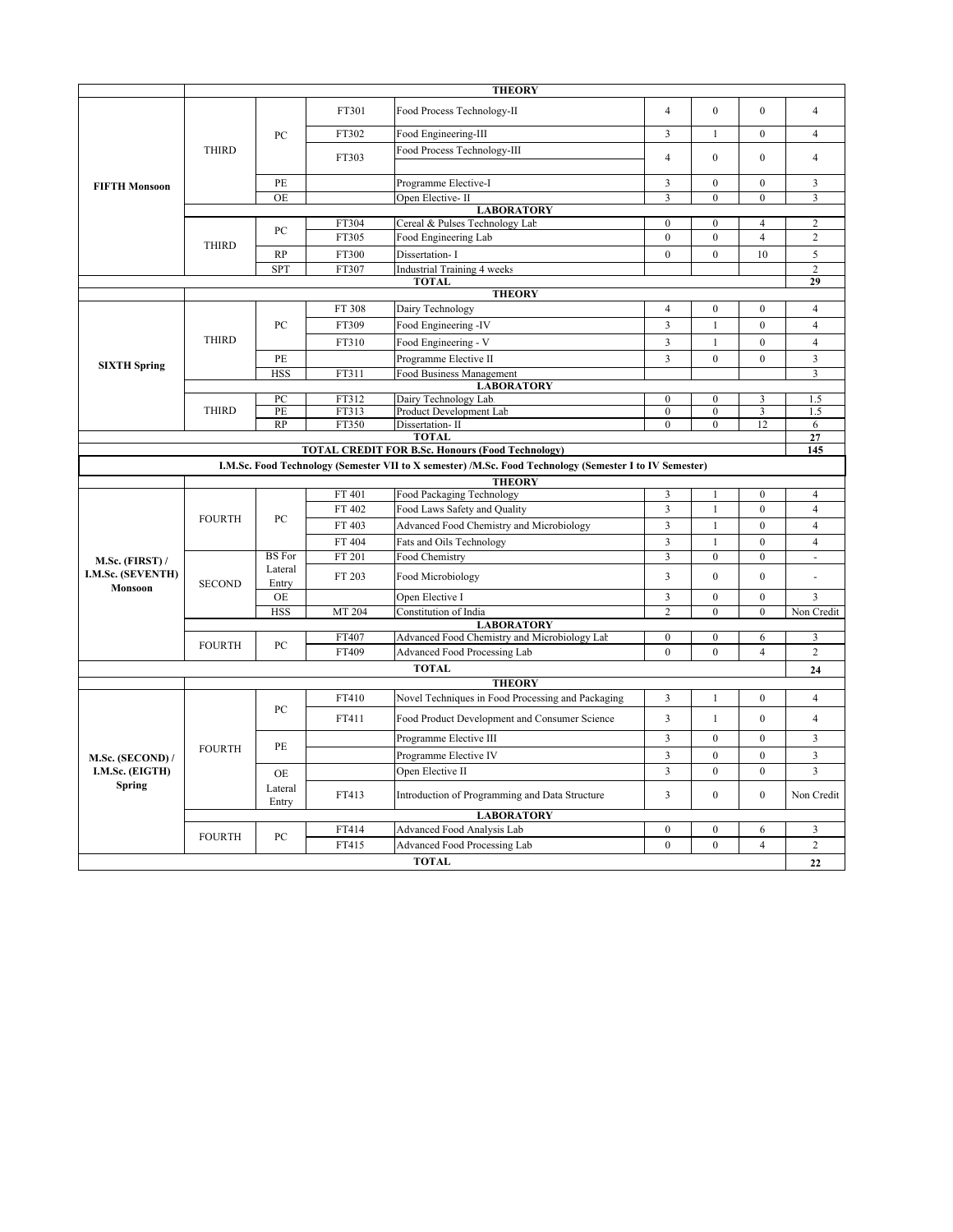|                                                        | <b>THEORY</b>     |    |                                                                                                                    |                                        |              |              |              |                             |  |
|--------------------------------------------------------|-------------------|----|--------------------------------------------------------------------------------------------------------------------|----------------------------------------|--------------|--------------|--------------|-----------------------------|--|
| $M.Sc.$ (THIRD) /<br>I.M.Sc. (NINTH)<br><b>Monsoon</b> | <b>FIFTH</b>      | PC | FT501                                                                                                              | Flavour Chemistry and Technology       | 3            |              | $\Omega$     | 4                           |  |
|                                                        |                   |    | FT502                                                                                                              | Food Processing Plant Engineering      | 3            |              | $\Omega$     | 4                           |  |
|                                                        |                   |    | FT503                                                                                                              | Applied Statistics for Food Technology | 3            |              | $\Omega$     | 4                           |  |
|                                                        |                   | PE |                                                                                                                    | Programme Elective V                   | 3            | $\Omega$     | $\Omega$     | 3                           |  |
|                                                        |                   |    |                                                                                                                    | Programme Elective VI                  | 3            | $\mathbf{0}$ | $\mathbf{0}$ | 3                           |  |
|                                                        | <b>LABORATORY</b> |    |                                                                                                                    |                                        |              |              |              |                             |  |
|                                                        | <b>FIFTH</b>      | PC | FT504                                                                                                              | Advanced Food Processing Lab II        | $\mathbf{0}$ | $\Omega$     | 4            | $\mathcal{D}_{\mathcal{A}}$ |  |
|                                                        |                   |    | FT505                                                                                                              | Food Product Development Lab           | $\mathbf{0}$ | $\Omega$     | 4            | <sup>2</sup>                |  |
| TOTAL                                                  |                   |    |                                                                                                                    |                                        |              |              | 22           |                             |  |
|                                                        |                   |    |                                                                                                                    |                                        |              |              |              |                             |  |
| M.Sc. (FOURTH) /<br>I.M.Sc. (TENTH)<br><b>Spring</b>   | <b>FIFTH</b>      | RP | FT500                                                                                                              | Dissertation                           | 3            | $\theta$     | $\Omega$     | 12                          |  |
| <b>TOTAL</b>                                           |                   |    |                                                                                                                    |                                        |              |              |              | 12                          |  |
| <b>TOTAL CREDIT [I-IV SEMESTER]</b>                    |                   |    |                                                                                                                    |                                        |              |              | 80           |                             |  |
| Note:                                                  |                   |    | * Open elective will be offered by other department, course code and LTP<br>** Program Elective will be offered by |                                        |              |              |              |                             |  |

**I.M.Sc. Food Technology (Semester VII to X semester) /M.Sc. Food Technology (Semester I to IV** 

**Semester) Grand Total for I.M.Sc.(Semester I to Semester X)=(145+80)=225**